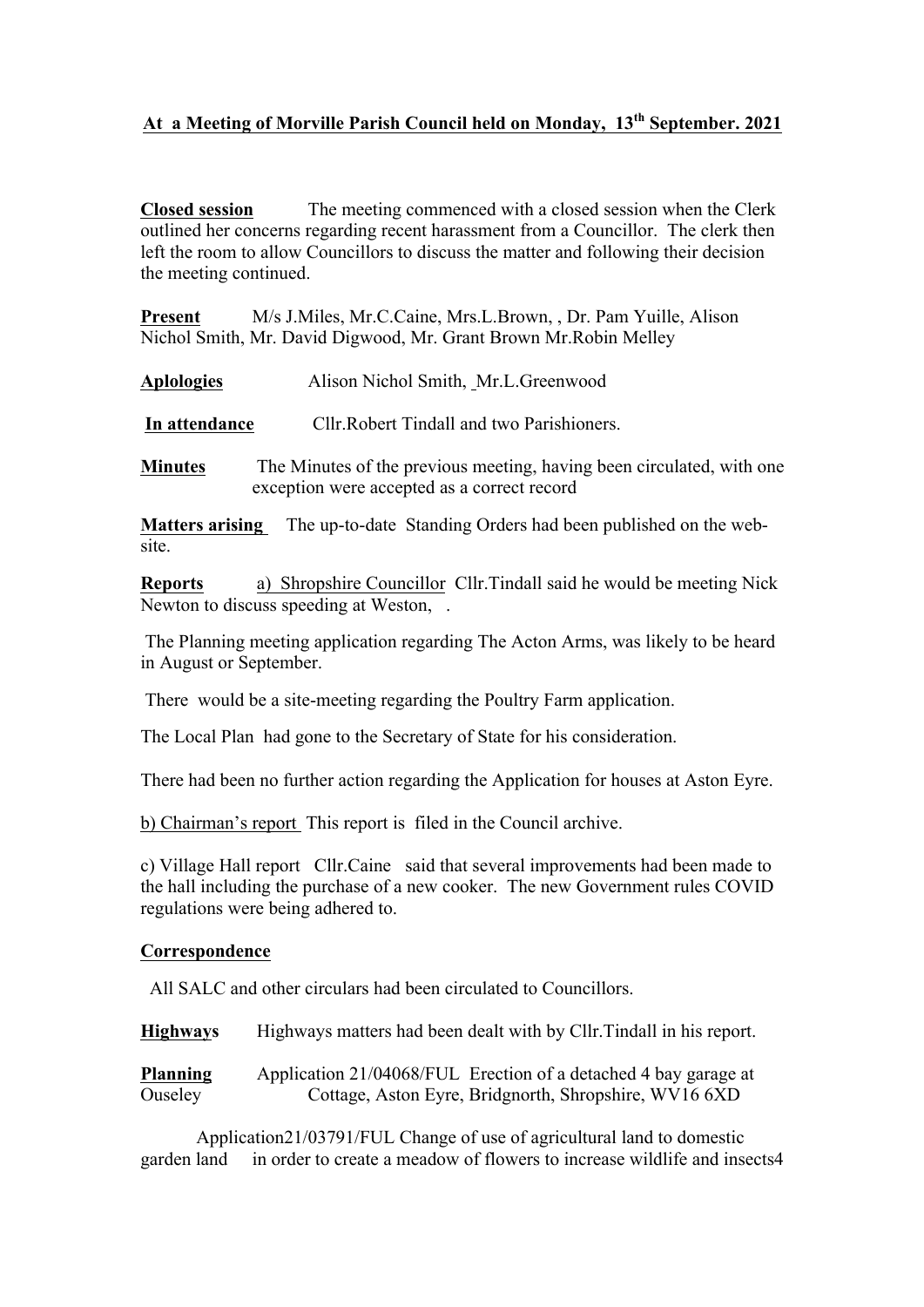Beacon Hill Monkhopton Bridgnorth WV16 6SA (Resubmission). Majority decision was that the site must remain agricultural.

Application: 21/03446/AGR Replacing existing stable with a barn building to store forestry maintenance equipment. Ash Coppice Upper Netchwood, Bridgnorth Shropshire. Councillors agreed with Planning Officer's comments

Application 21/04024/FUL Proposed Dwelling And Workshop, Conversion of redundant piggery to dwelling and workshop and installation of new gate at Upton Cresset, Bridgnorth.

The Chairman declared an interest (neighbour) and left the room.

Application 21/03967/FUL- Replacement of existing side and rear extensions at The Barn with new oak framed accommodation and enhancement of glazed openings on eastern elevation The Barn, Underton, Bridgnorth, Shropshire, WV16 6TY. Majority decision – no objections.

**Finance** Clerk £347. PAYE £86.80, N.Oliver £828, SALC New Councillor Training £90 BHIB £529.60, Stephannie Perks (Internal Audit) £65

EMG (Lengthsman grant) The clerk had completed the application and the sum of £1500 had been credited to the account. A new requirement for Lengthsman's time sheets, invoices, and breakdown of work carried out now had to be submitted to SCC.

The accounts were accepted on a proposal by Cllr.J.Miles and seconded by Cllr.Caine

9. Parish matters for the next agenda and date for Annual Parish Meeting.

10. Date of next meeting  $17<sup>th</sup>$  January, 2022

## . Planning

 *.*

Application 21/04780/FUL, creation of wildlife pond at Aldenham Park, Morville, Bridgnorth, WV16 4RN)

 Application 21/04414/FUL Erection of an affordable dwelling and double garage off existing access at Little Hollicott, Ludlow Road, Harpswood, Bridgnorth

Refusal for Application 21/02933/FUL Conversion of Old Smithy to 1no dwelling at Heath House Farm, Upton Cresset,

8. Finance N.Oliver £828, Clerk £347, HMRC £86.80